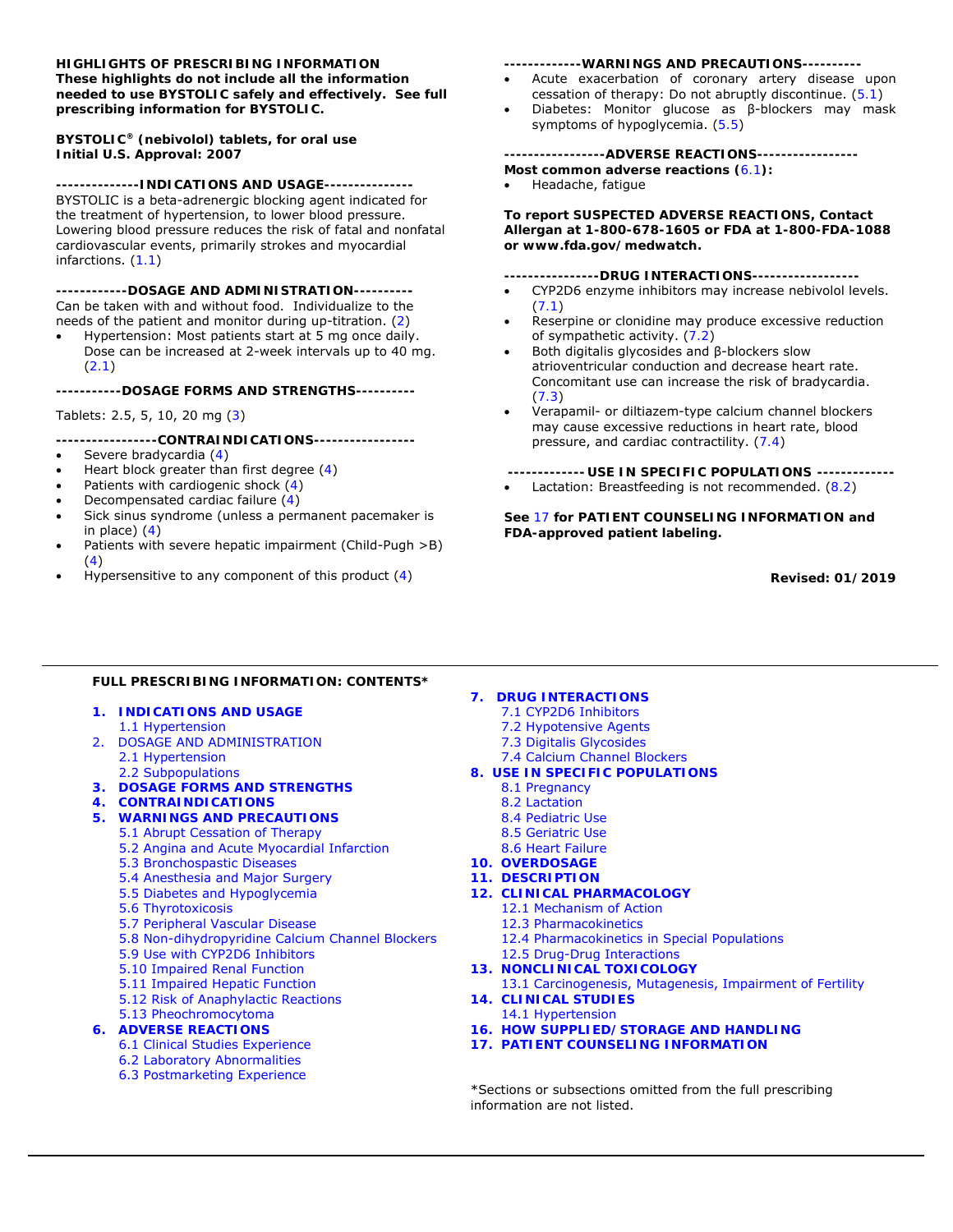# **FULL PRESCRIBING INFORMATION**

# **1. INDICATIONS AND USAGE**

# **1.1 Hypertension**

BYSTOLIC is indicated for the treatment of hypertension, to lower blood pressure *[see Clinical Studies (14.1)].* BYSTOLIC may be used alone or in combination with other antihypertensive agents *[see Drug Interactions (7)].*

Lowering blood pressure reduces the risk of fatal and nonfatal cardiovascular events, primarily strokes and myocardial infarctions. These benefits have been seen in controlled trials of antihypertensive drugs from a wide variety of pharmacologic classes, including the class to which this drug principally belongs. There are no controlled trials demonstrating risk reduction with BYSTOLIC.

Control of high blood pressure should be part of comprehensive cardiovascular risk management, including, as appropriate, lipid control, diabetes management, antithrombotic therapy, smoking cessation, exercise, and limited sodium intake. Many patients will require more than one drug to achieve blood pressure goals. For specific advice on goals and management, see published guidelines, such as those of the National High Blood Pressure Education Program's Joint National Committee on Prevention, Detection, Evaluation, and Treatment of High Blood Pressure (JNC).

Numerous antihypertensive drugs, from a variety of pharmacologic classes and with different mechanisms of action, have been shown in randomized controlled trials to reduce cardiovascular morbidity and mortality, and it can be concluded that it is blood pressure reduction, and not some other pharmacologic property of the drugs, that is largely responsible for those benefits. The largest and most consistent cardiovascular outcome benefit has been a reduction in the risk of stroke, but reductions in myocardial infarction and cardiovascular mortality also have been seen regularly.

Elevated systolic or diastolic pressure causes increased cardiovascular risk, and the absolute risk increase per mmHg is greater at higher blood pressures, so that even modest reductions of severe hypertension can provide substantial benefit. Relative risk reduction from blood pressure reduction is similar across populations with varying absolute risk, so the absolute benefit is greater in patients who are at higher risk independent of their hypertension (for example, patients with diabetes or hyperlipidemia), and such patients would be expected to benefit from more aggressive treatment to a lower blood pressure goal.

Some antihypertensive drugs have smaller blood pressure effects (as monotherapy) in black patients, and many antihypertensive drugs have additional approved indications and effects (e.g., on angina, heart failure, or diabetic kidney disease). These considerations may guide selection of therapy.

# **2. DOSAGE AND ADMINISTRATION**

# **2.1 Hypertension**

The dose of BYSTOLIC must be individualized to the needs of the patient. For most patients, the recommended starting dose is 5 mg once daily, with or without food, as monotherapy or in combination with other agents. For patients requiring further reduction in blood pressure, the dose can be increased at 2-week intervals up to 40 mg. A more frequent dosing regimen is unlikely to be beneficial.

# **Renal Impairment**

In patients with severe renal impairment (ClCr less than 30 mL/min) the recommended initial dose is 2.5 mg once daily; titrate up slowly if needed. BYSTOLIC has not been studied in patients receiving dialysis *[see Clinical Pharmacology (12.4)].*

# **Hepatic Impairment**

In patients with moderate hepatic impairment, the recommended initial dose is 2.5 mg once daily; titrate up slowly if needed. BYSTOLIC has not been studied in patients with severe hepatic impairment and therefore it is not recommended in that population *[see Clinical Pharmacology (12.4)].* 

# **2.2 Subpopulations**

# **Geriatric Patients**

It is not necessary to adjust the dose in the elderly *[see use in Specific Populations (8.5)].*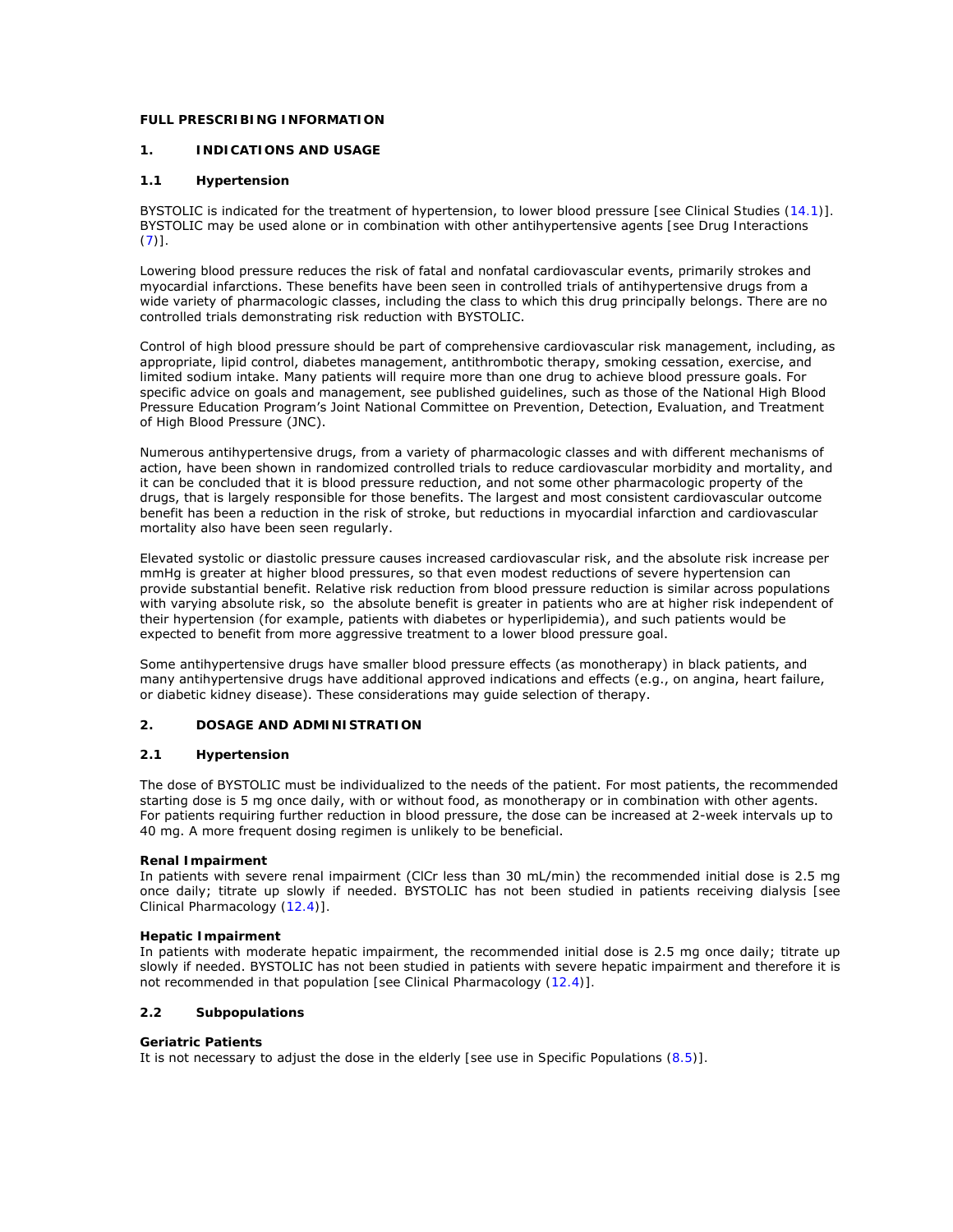# **CYP2D6 Polymorphism**

No dose adjustments are necessary for patients who are CYP2D6 poor metabolizers. The clinical effect and safety profile observed in poor metabolizers were similar to those of extensive metabolizers *[see Clinical Pharmacology (12.3)].* 

# **3. DOSAGE FORMS AND STRENGTHS**

BYSTOLIC is available as tablets for oral administration containing nebivolol hydrochloride equivalent to 2.5, 5, 10, and 20 mg of nebivolol.

BYSTOLIC tablets are triangular-shaped, biconvex, unscored, differentiated by color and are engraved with "**FL**" on one side and the number of mg (2 ½, 5, 10, or 20) on the other side.

# **4. CONTRAINDICATIONS**

BYSTOLIC is contraindicated in the following conditions:

- Severe bradycardia
- Heart block greater than first degree
- Patients with cardiogenic shock
- Decompensated cardiac failure
- Sick sinus syndrome (unless a permanent pacemaker is in place)
- Patients with severe hepatic impairment (Child-Pugh >B)
- Patients who are hypersensitive to any component of this product.

# **5. WARNINGS AND PRECAUTIONS**

# **5.1 Abrupt Cessation of Therapy**

Do not abruptly discontinue BYSTOLIC therapy in patients with coronary artery disease. Severe exacerbation of angina, myocardial infarction and ventricular arrhythmias have been reported in patients with coronary artery disease following the abrupt discontinuation of therapy with β-blockers. Myocardial infarction and ventricular arrhythmias may occur with or without preceding exacerbation of the angina pectoris. Caution patients without overt coronary artery disease against interruption or abrupt discontinuation of therapy. As with other β-blockers, when discontinuation of BYSTOLIC is planned, carefully observe and advise patients to minimize physical activity. Taper BYSTOLIC over 1 to 2 weeks when possible. If the angina worsens or acute coronary insufficiency develops, re-start BYSTOLIC promptly, at least temporarily.

# **5.2 Angina and Acute Myocardial Infarction**

BYSTOLIC was not studied in patients with angina pectoris or who had a recent MI.

# **5.3 Bronchospastic Diseases**

In general, patients with bronchospastic diseases should not receive β-blockers.

# **5.4 Anesthesia and Major Surgery**

Because beta-blocker withdrawal has been associated with an increased risk of MI and chest pain, patients already on beta-blockers should generally continue treatment throughout the perioperative period. If BYSTOLIC is to be continued perioperatively, monitor patients closely when anesthetic agents which depress myocardial function, such as ether, cyclopropane, and trichloroethylene, are used. If β-blocking therapy is withdrawn prior to major surgery, the impaired ability of the heart to respond to reflex adrenergic stimuli may augment the risks of general anesthesia and surgical procedures.

The β-blocking effects of BYSTOLIC can be reversed by β-agonists, e.g., dobutamine or isoproterenol. However, such patients may be subject to protracted severe hypotension. Additionally, difficulty in restarting and maintaining the heartbeat has been reported with β-blockers.

# **5.5 Diabetes and Hypoglycemia**

β-blockers may mask some of the manifestations of hypoglycemia, particularly tachycardia. Nonselective β-blockers may potentiate insulin-induced hypoglycemia and delay recovery of serum glucose levels. It is not known whether nebivolol has these effects. Advise patients subject to spontaneous hypoglycemia and diabetic patients receiving insulin or oral hypoglycemic agents about these possibilities.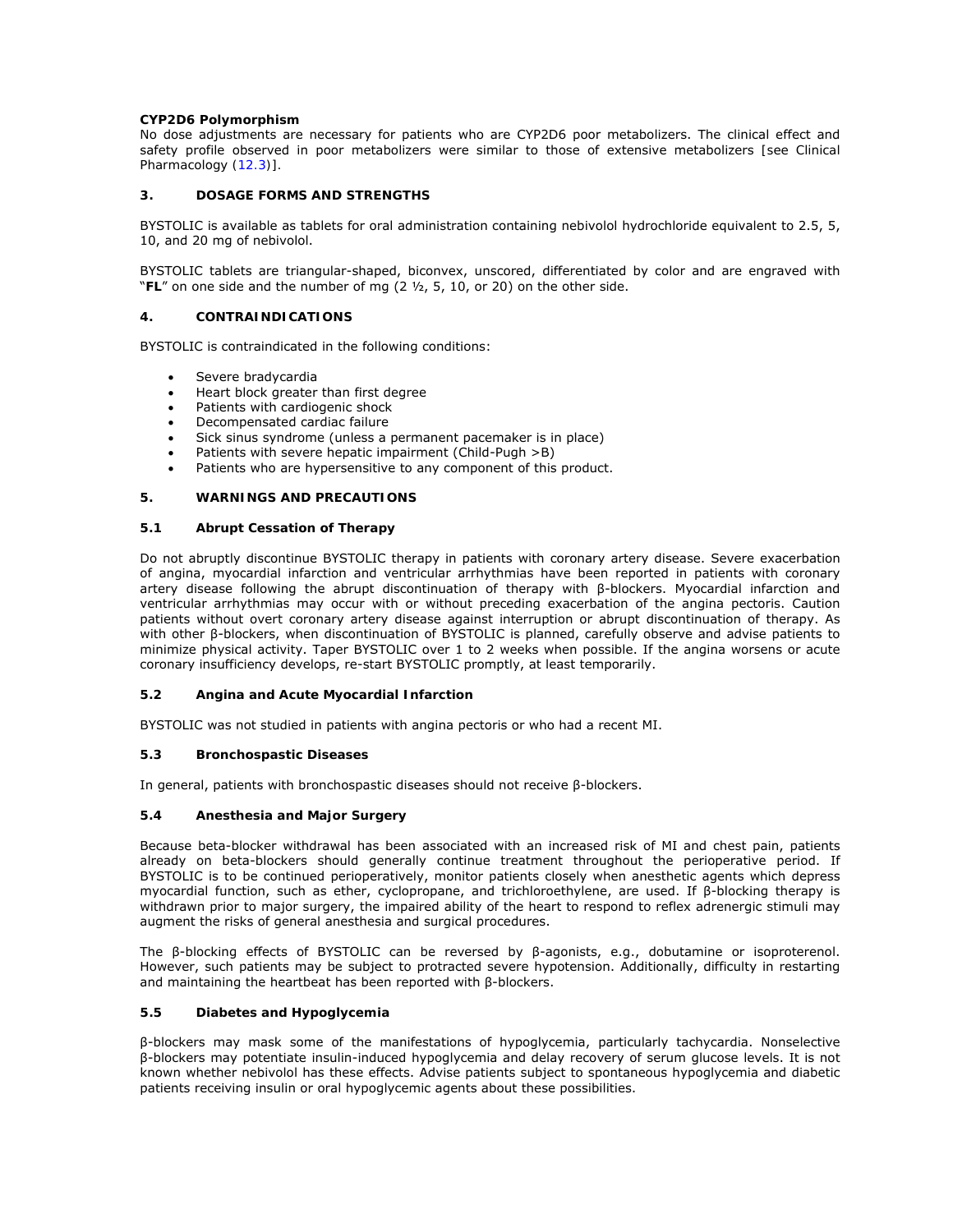# **5.6 Thyrotoxicosis**

β-blockers may mask clinical signs of hyperthyroidism, such as tachycardia. Abrupt withdrawal of β-blockers may be followed by an exacerbation of the symptoms of hyperthyroidism or may precipitate a thyroid storm.

# **5.7 Peripheral Vascular Disease**

β-blockers can precipitate or aggravate symptoms of arterial insufficiency in patients with peripheral vascular disease.

# **5.8 Non-dihydropyridine Calcium Channel Blockers**

Because of significant negative inotropic and chronotropic effects in patients treated with β-blockers and calcium channel blockers of the verapamil and diltiazem type, monitor the ECG and blood pressure in patients treated concomitantly with these agents.

# **5.9 Use with CYP2D6 Inhibitors**

Nebivolol exposure increases with inhibition of CYP2D6 *[see Drug Interactions (7)]*. The dose of BYSTOLIC may need to be reduced.

# **5.10 Impaired Renal Function**

Renal clearance of nebivolol is decreased in patients with severe renal impairment. BYSTOLIC has not been studied in patients receiving dialysis *[see Clinical Pharmacology (12.4) and Dosage and Administration (2.1)]*.

# **5.11 Impaired Hepatic Function**

Metabolism of nebivolol is decreased in patients with moderate hepatic impairment. BYSTOLIC has not been studied in patients with severe hepatic impairment *[see Clinical Pharmacology (12.4) and Dosage and Administration (2.1)]*.

# **5.12 Risk of Anaphylactic Reactions**

While taking β-blockers, patients with a history of severe anaphylactic reactions to a variety of allergens may be more reactive to repeated accidental, diagnostic, or therapeutic challenge. Such patients may be unresponsive to the usual doses of epinephrine used to treat allergic reactions.

# **5.13 Pheochromocytoma**

In patients with known or suspected pheochromocytoma, initiate an α-blocker prior to the use of any βblocker.

# **6. ADVERSE REACTIONS**

# **6.1 Clinical Studies Experience**

BYSTOLIC has been evaluated for safety in patients with hypertension and in patients with heart failure. The observed adverse reaction profile was consistent with the pharmacology of the drug and the health status of the patients in the clinical trials. Adverse reactions reported for each of these patient populations are provided below. Excluded are adverse reactions considered too general to be informative and those not reasonably associated with the use of the drug because they were associated with the condition being treated or are very common in the treated population.

The data described below reflect worldwide clinical trial exposure to BYSTOLIC in 6545 patients, including 5038 patients treated for hypertension and the remaining 1507 subjects treated for other cardiovascular diseases. Doses ranged from 0.5 mg to 40 mg. Patients received BYSTOLIC for up to 24 months, with over 1900 patients treated for at least 6 months, and approximately 1300 patients for more than one year.

HYPERTENSION: In placebo-controlled clinical trials comparing BYSTOLIC with placebo, discontinuation of therapy due to adverse reactions was reported in 2.8% of patients treated with nebivolol and 2.2% of patients given placebo. The most common adverse reactions that led to discontinuation of BYSTOLIC were headache (0.4%), nausea (0.2%) and bradycardia (0.2%).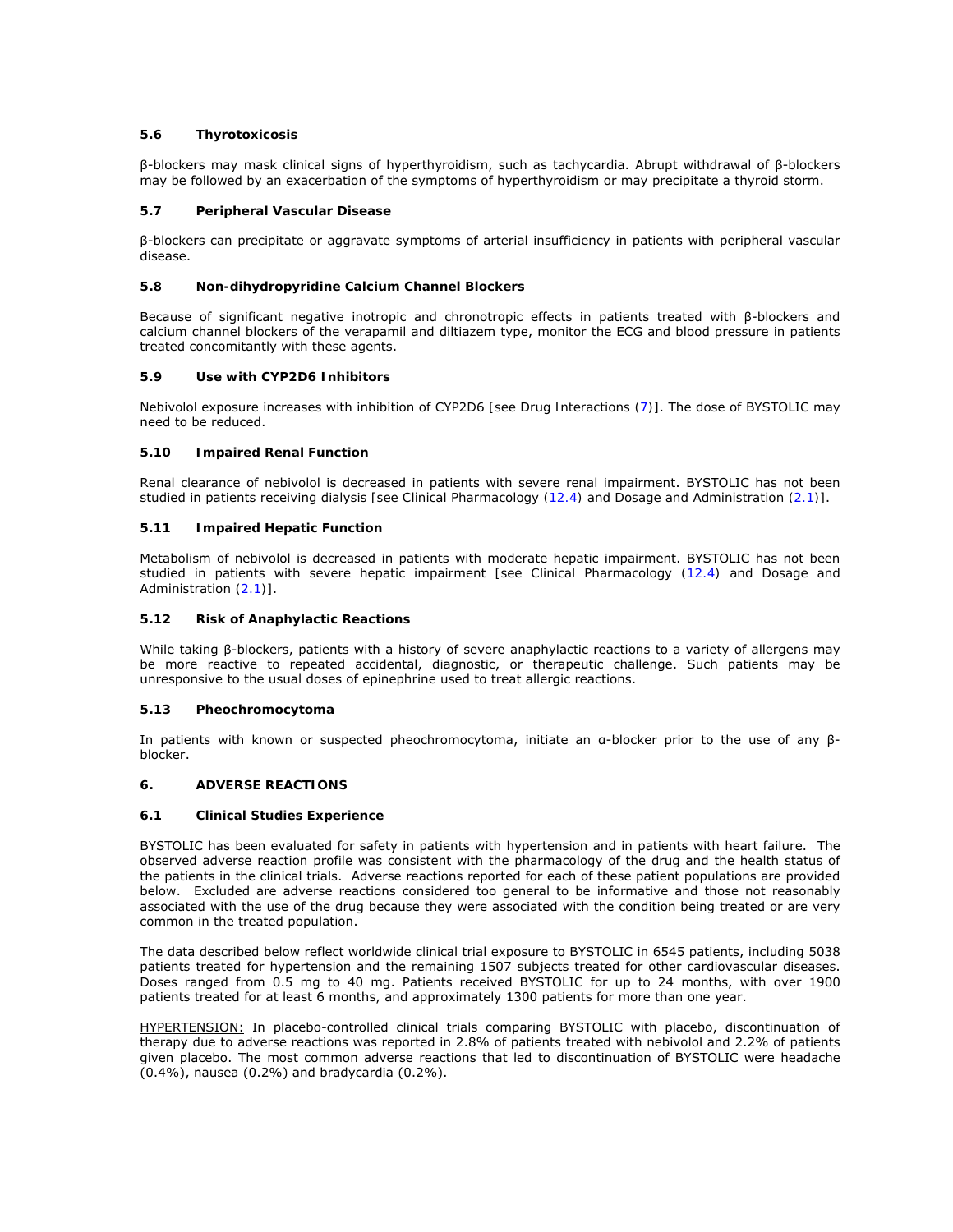Table 1 lists treatment-emergent adverse reactions that were reported in three 12-week, placebo-controlled monotherapy trials involving 1597 hypertensive patients treated with either 5 mg, 10 mg, or 20-40 mg of BYSTOLIC and 205 patients given placebo and for which the rate of occurrence was at least 1% of patients treated with nebivolol and greater than the rate for those treated with placebo in at least one dose group.

| Table 1. Treatment-Emergent Adverse Reactions with an Incidence (over 6 weeks) $\geq$ 1% in BYSTOLIC- |
|-------------------------------------------------------------------------------------------------------|
| <b>Treated Patients and at a Higher Frequency than Placebo-Treated Patients</b>                       |

| System Organ Class -         | Placebo        | Nebivolol                | Nebivolol       | Nebivolol   |
|------------------------------|----------------|--------------------------|-----------------|-------------|
| Preferred Term               |                | 5 <sub>mg</sub>          | $10 \text{ mg}$ | 20-40 mg    |
|                              | $(n = 205)$    | $(n = 459)$              | $(n = 461)$     | $(n = 677)$ |
|                              | (%)            | (%)                      | (%)             | ( %)        |
| <b>Cardiac Disorders</b>     |                |                          |                 |             |
| Bradycardia                  | 0              | $\Omega$                 | 0               |             |
| Gastrointestinal             |                |                          |                 |             |
| <b>Disorders</b>             |                |                          |                 |             |
| Diarrhea                     | 2              | 2                        | 2               | 3           |
| Nausea                       | 0              |                          | 3               | 2           |
| <b>General Disorders</b>     |                |                          |                 |             |
| Fatigue                      |                | 2                        | $\overline{2}$  | 5           |
| Chest pain                   | 0              | $\Omega$                 |                 |             |
| Peripheral edema             | 0              |                          | 1               |             |
| <b>Nervous System</b>        |                |                          |                 |             |
| <b>Disorders</b>             |                |                          |                 |             |
| Headache                     | 6              | 9                        | 6               | 7           |
| <b>Dizziness</b>             | $\overline{2}$ | $\overline{\phantom{a}}$ | 3               | 4           |
| <b>Psychiatric Disorders</b> |                |                          |                 |             |
| Insomnia                     | $\Omega$       | 1                        | 1               |             |
| <b>Respiratory Disorders</b> |                |                          |                 |             |
| Dyspnea                      | $\Omega$       | $\Omega$                 | 1               | 1           |
| <b>Skin and subcutaneous</b> |                |                          |                 |             |
| <b>Tissue Disorders</b>      |                |                          |                 |             |
| Rash                         | 0              | $\Omega$                 |                 |             |

Listed below are other reported adverse reactions with an incidence of at least 1% in the more than 4300 patients treated with BYSTOLIC in controlled or open-label trials except for those already appearing in Table 1, terms too general to be informative, minor symptoms, or adverse reactions unlikely to be attributable to drug because they are common in the population. These adverse reactions were in most cases observed at a similar frequency in placebo-treated patients in the controlled studies.

**Body as a Whole:** asthenia.

**Gastrointestinal System Disorders:** abdominal pain

**Metabolic and Nutritional Disorders:** hypercholesterolemia

**Nervous System Disorders:** paraesthesia

# **6.2 Laboratory Abnormalities**

In controlled monotherapy trials of hypertensive patients, BYSTOLIC was associated with an increase in BUN, uric acid, triglycerides and a decrease in HDL cholesterol and platelet count.

# **6.3 Postmarketing Experience**

The following adverse reactions have been identified from spontaneous reports of BYSTOLIC received worldwide and have not been listed elsewhere. These adverse reactions have been chosen for inclusion due to a combination of seriousness, frequency of reporting or potential causal connection to BYSTOLIC. Adverse reactions common in the population have generally been omitted. Because these adverse reactions were reported voluntarily from a population of uncertain size, it is not possible to estimate their frequency or establish a causal relationship to BYSTOLIC exposure: abnormal hepatic function (including increased AST, ALT and bilirubin), acute pulmonary edema, acute renal failure, atrioventricular block (both second and third degree), bronchospasm, erectile dysfunction, hypersensitivity (including urticaria, allergic vasculitis and rare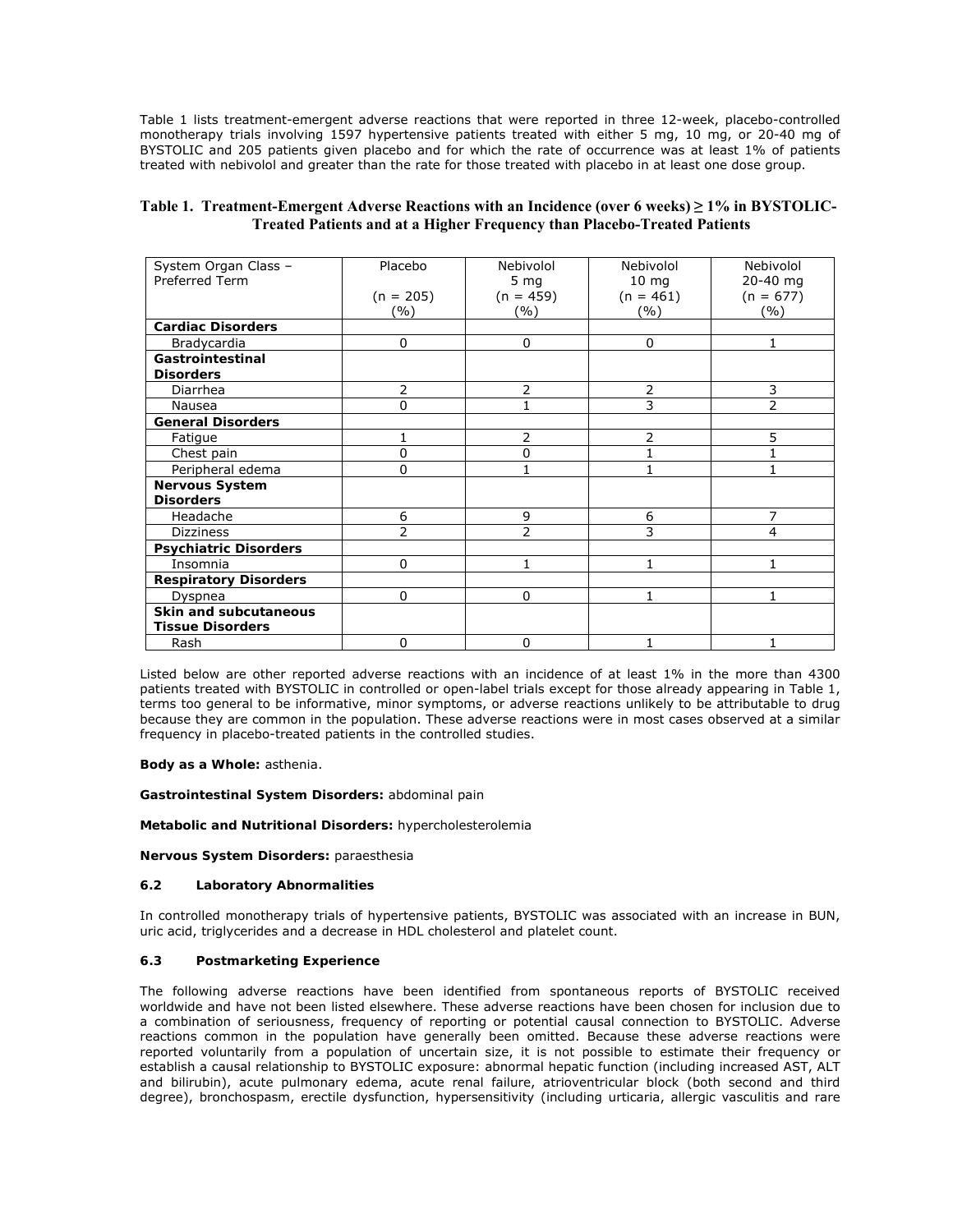reports of angioedema), hypotension, myocardial infarction, pruritus, psoriasis, Raynaud's phenomenon, peripheral ischemia/claudication, somnolence, syncope, thrombocytopenia, various rashes and skin disorders, vertigo, and vomiting.

# **7. DRUG INTERACTIONS**

# **7.1 CYP2D6 Inhibitors**

Use caution when BYSTOLIC is co-administered with CYP2D6 inhibitors (quinidine, propafenone, fluoxetine, paroxetine, etc.) *[see Clinical Pharmacology (12.5)]*.

# **7.2 Hypotensive Agents**

Do not use BYSTOLIC with other β-blockers. Closely monitor patients receiving catecholamine-depleting drugs, such as reserpine or guanethidine, because the added β-blocking action of BYSTOLIC may produce excessive reduction of sympathetic activity. In patients who are receiving BYSTOLIC and clonidine, discontinue BYSTOLIC for several days before the gradual tapering of clonidine.

# **7.3 Digitalis Glycosides**

Both digitalis glycosides and β-blockers slow atrioventricular conduction and decrease heart rate. Concomitant use can increase the risk of bradycardia.

# **7.4 Calcium Channel Blockers**

BYSTOLIC can exacerbate the effects of myocardial depressants or inhibitors of AV conduction, such as certain calcium antagonists (particularly of the phenylalkylamine [verapamil] and benzothiazepine [diltiazem] classes), or antiarrhythmic agents, such as disopyramide.

# **8. USE IN SPECIFIC POPULATIONS**

# **8.1 Pregnancy**

# **Risk Summary**

Available data regarding use of BYSTOLIC in pregnant women are insufficient to determine whether there are drug-associated risks of adverse developmental outcomes. There are risks to the mother and fetus associated with poorly controlled hypertension in pregnancy. The use of beta blockers during the third trimester of pregnancy may increase the risk of hypotension, bradycardia, hypoglycemia, and respiratory depression in the neonate *[see Clinical Considerations].* Oral administration of nebivolol to pregnant rats during organogenesis resulted in embryofetal and perinatal lethality at doses approximately equivalent to the maximum recommended human dose (MRHD).

The estimated background risk of major birth defects and miscarriage for the indicated population is unknown. In the U.S. general population, the estimated background risk of major birth defects and miscarriage in clinically recognized pregnancies is 2-4% and 15-20%, respectively.

# **Clinical Considerations**

# *Disease-associated maternal and/or embryo/fetal risk*

Hypertension in pregnancy increases the maternal risk for pre-eclampsia, gestational diabetes, premature delivery, and delivery complications (e.g., need for cesarean section, and post-partum hemorrhage). Hypertension increases the fetal risk for intrauterine growth restriction and intrauterine death. Pregnant women with hypertension should be carefully monitored and managed accordingly.

# *Fetal/Neonatal adverse reactions*

Neonates of women with hypertension, who are treated with beta-blockers during the third trimester of pregnancy, may be at increased risk for hypotension, bradycardia, hypoglycemia, and respiratory depression. Observe newborns for symptoms of hypotension, bradycardia, hypoglycemia and respiratory depression and manage accordingly.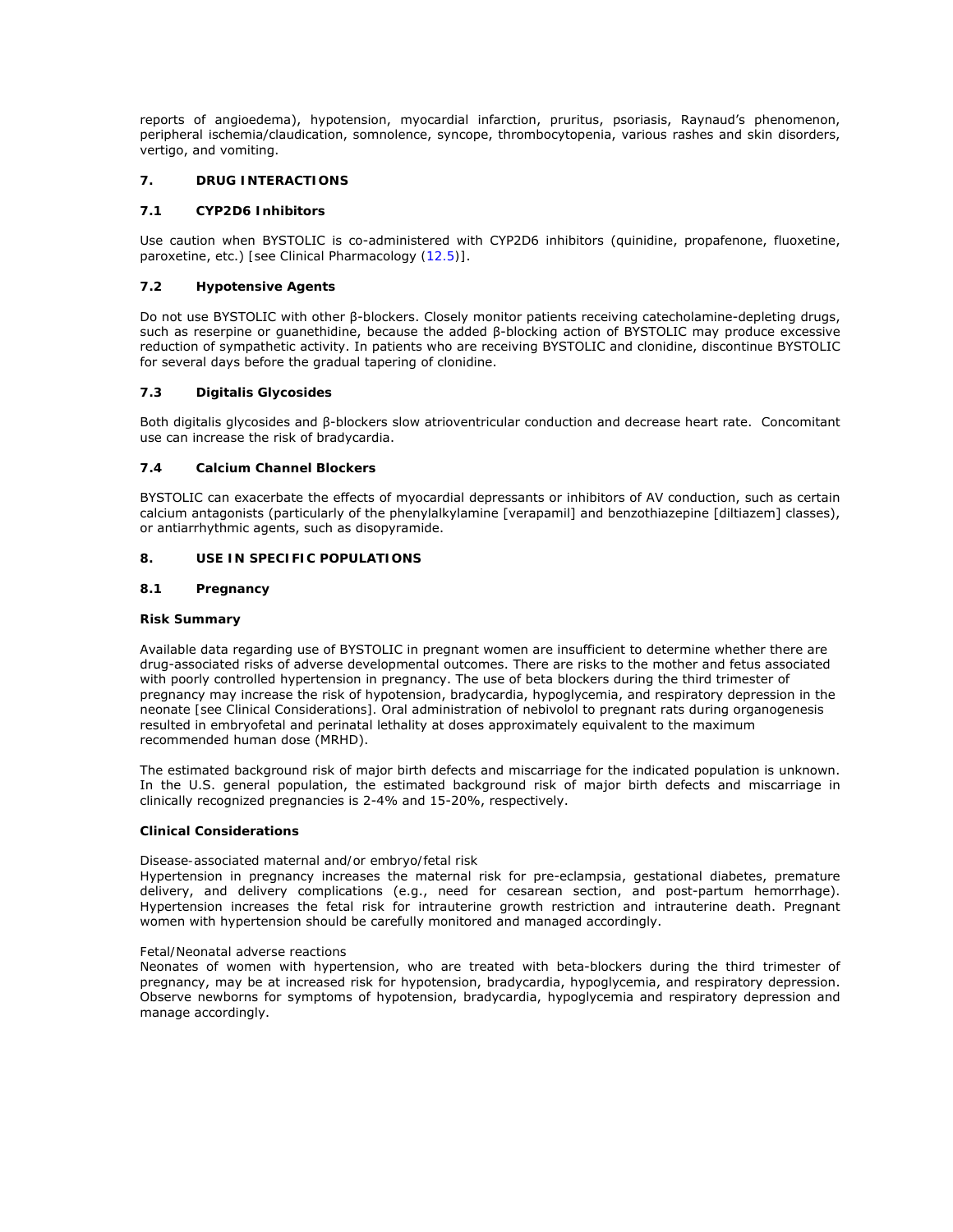# **Data**

#### *Animal Data*

Nebivolol was shown to increase embryo-fetal and perinatal lethality in rats at approximately 1.2 times the MRHD or 40 mg/day on a mg/m<sup>2</sup> basis. Decreased pup body weights occurred at 1.25 and 2.5 mg/kg in rats, when exposed during the perinatal period (late gestation, parturition and lactation). At 5 mg/kg and higher doses (1.2 times the MRHD), prolonged gestation, dystocia and reduced maternal care were produced with corresponding increases in late fetal deaths and stillbirths and decreased birth weight, live litter size and pup survival. These events occurred only when nebivolol was given during the perinatal period (late gestation, parturition and lactation). Insufficient numbers of pups survived at 5 mg/kg to evaluate the offspring for reproductive performance.

In studies in which pregnant rats were given nebivolol during organogenesis, reduced fetal body weights were observed at maternally toxic doses of 20 and 40 mg/kg/day (5 and 10 times the MRHD), and small reversible delays in sternal and thoracic ossification associated with the reduced fetal body weights and a small increase in resorption occurred at 40 mg/kg/day (10 times the MRHD).

No adverse effects on embryo-fetal viability, sex, weight or morphology were observed in studies in which nebivolol was given to pregnant rabbits at doses as high as 20 mg/kg/day (10 times the MRHD).

## **8.2 Lactation**

#### **Risk Summary**

There is no information regarding the presence of nebivolol in human milk, the effects on the breastfed infant, or the effects on milk production. Nebivolol is present in rat milk *[see Data].* Because of the potential for βblockers to produce serious adverse reactions in nursing infants, especially bradycardia, BYSTOLIC is not recommended during nursing.

## **Data**

In lactating rats, maximum milk levels of unchanged nebivolol were observed at 4 hours after single and repeat doses of 2.5 mg/kg/day. The daily dose (mg/kg body weight) ingested by a rat pup is 0.3% of the dam dose for unchanged nebivolol.

# **8.4 Pediatric Use**

Safety and effectiveness in pediatric patients have not been established. Pediatric studies in ages newborn to 18 years old have not been conducted because of incomplete characterization of developmental toxicity and possible adverse effects on long-term fertility *[see Nonclinical Toxicology (13.1)]*.

#### Juvenile Animal Toxicity Data

Daily oral doses of nebivolol to juvenile rats from post-natal day 14 to post-natal day 27 showed sudden unexplained death at exposures equal to those in human poor metabolizers given a single dose of 10 mg. No mortality was seen at half the adult human exposure.

In surviving rats, cardiomyopathy was seen at exposures greater than or equal to the human exposure. Male rat pups exposed to twice the human exposure showed decreases in total sperm count as well as decreases in the total and percentage of motile sperm.

#### **8.5 Geriatric Use**

Of the 2800 patients in the U.S. sponsored placebo-controlled clinical hypertension studies, 478 patients were 65 years of age or older. No overall differences in efficacy or in the incidence of adverse events were observed between older and younger patients.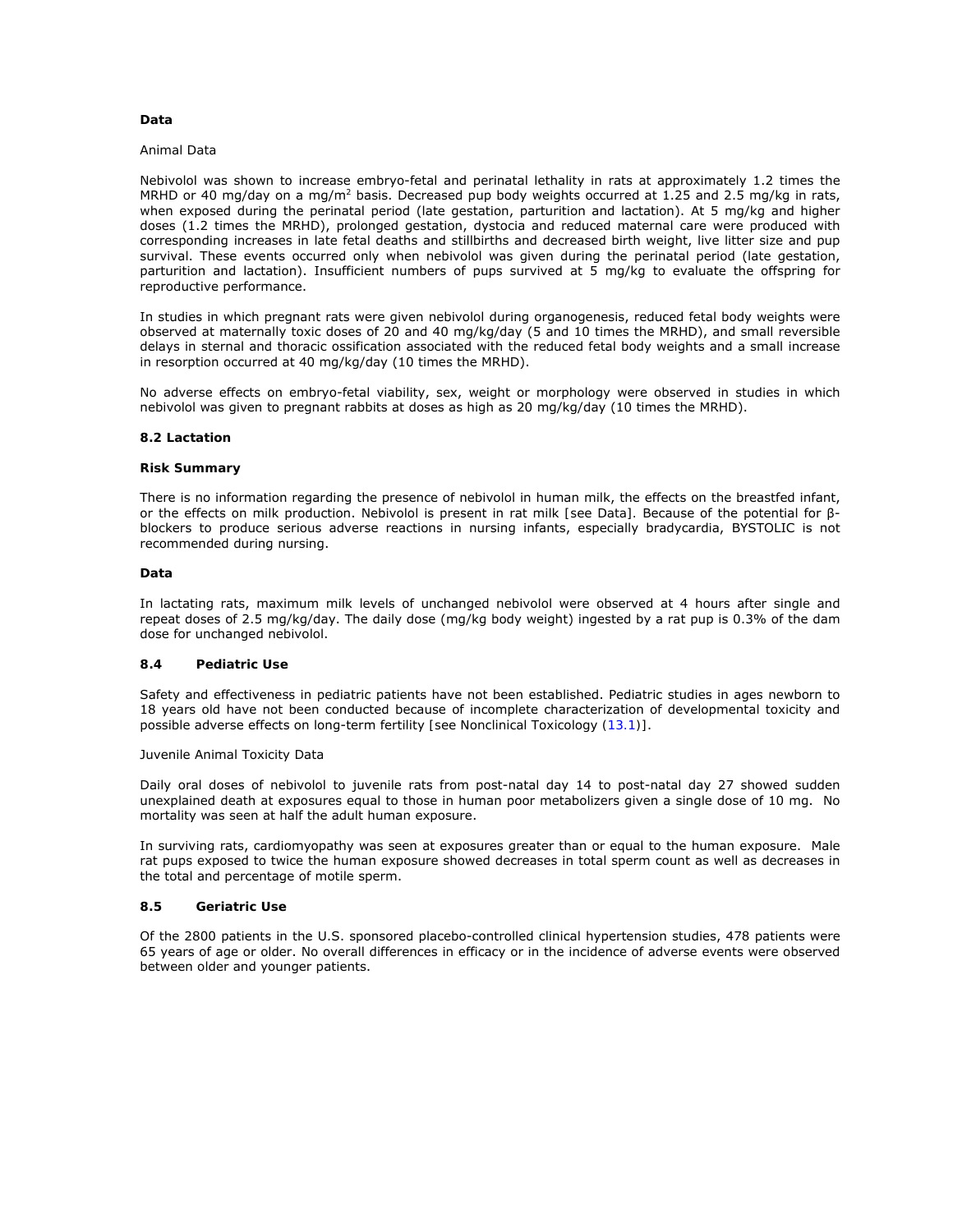# **8.6 Heart Failure**

In a placebo-controlled trial of 2128 patients (1067 BYSTOLIC, 1061 placebo) over 70 years of age with chronic heart failure receiving a maximum dose of 10 mg per day for a median of 20 months, no worsening of heart failure was reported with nebivolol compared to placebo*.* However, if heart failure worsens consider discontinuation of BYSTOLIC.

# **10. OVERDOSAGE**

In clinical trials and worldwide postmarketing experience there were reports of BYSTOLIC overdose. The most common signs and symptoms associated with BYSTOLIC overdosage are bradycardia and hypotension. Other important adverse reactions reported with BYSTOLIC overdose include cardiac failure, dizziness, hypoglycemia, fatigue and vomiting. Other adverse reactions associated with β-blocker overdose include bronchospasm and heart block.

The largest known ingestion of BYSTOLIC worldwide involved a patient who ingested up to 500 mg of BYSTOLIC along with several 100 mg tablets of acetylsalicylic acid in a suicide attempt. The patient experienced hyperhydrosis, pallor, depressed level of consciousness, hypokinesia, hypotension, sinus bradycardia, hypoglycemia, hypokalemia, respiratory failure and vomiting. The patient recovered.

Because of extensive drug binding to plasma proteins, hemodialysis is not expected to enhance nebivolol clearance.

If overdose occurs, provide general supportive and specific symptomatic treatment. Based on expected pharmacologic actions and recommendations for other β-blockers, consider the following general measures, including stopping BYSTOLIC, when clinically warranted:

*Bradycardia:* Administer IV atropine. If the response is inadequate, isoproterenol or another agent with positive chronotropic properties may be given cautiously. Under some circumstances, transthoracic or transvenous pacemaker placement may be necessary.

*Hypotension:* Administer IV fluids and vasopressors. Intravenous glucagon may be useful.

*Heart Block (second or third degree):* Monitor and treat with isoproterenol infusion. Under some circumstances, transthoracic or transvenous pacemaker placement may be necessary.

*Congestive Heart Failure:* Initiate therapy with digitalis glycoside and diuretics. In certain cases, consider the use of inotropic and vasodilating agents.

*Bronchospasm:* Administer bronchodilator therapy such as a short acting inhaled β2-agonist and/or aminophylline.

*Hypoglycemia:* Administer IV glucose. Repeated doses of IV glucose or possibly glucagon may be required.

Supportive measures should continue until clinical stability is achieved. The half-life of low doses of nebivolol is 12-19 hours.

Call the National Poison Control Center (800-222-1222) for the most current information on β-blocker overdose treatment.

# **11. DESCRIPTION**

The chemical name for the active ingredient in BYSTOLIC (nebivolol) tablets is (1RS,1'RS)-1,1'-[(2RS,2'SR) bis(6-fluoro-3,4-dihydro-2H-1-benzopyran-2-yl)]- 2,2'-iminodiethanol hydrochloride. Nebivolol is a racemate composed of d-Nebivolol and l-Nebivolol with the stereochemical designations of [SRRR]-nebivolol and [RSSS] nebivolol, respectively. Nebivolol's molecular formula is  $(C_{22}H_{25}F_2NO_4 \cdot HCl)$  with the following structural formula: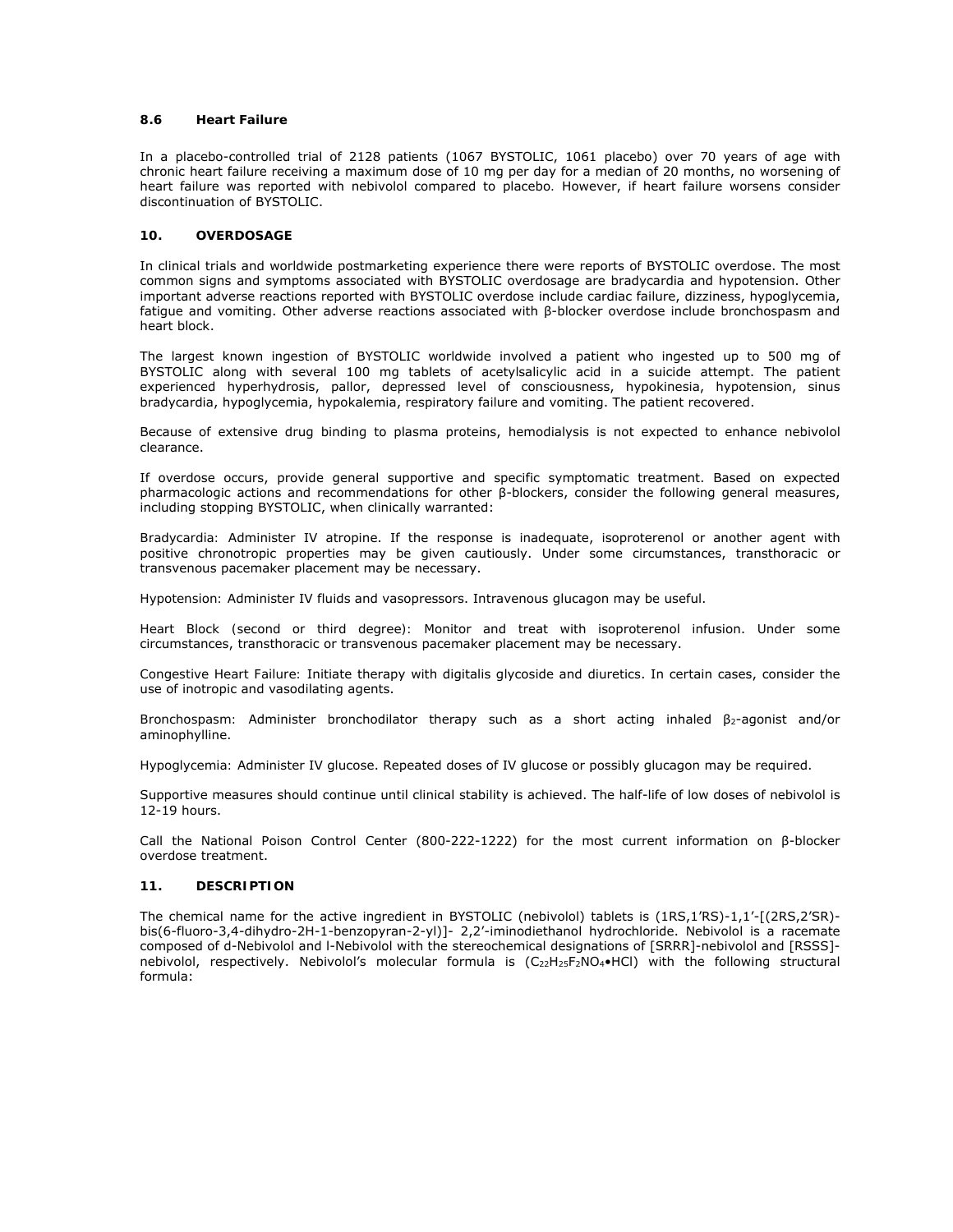

#### **SRRR - or d-nebivolol hydrochloride**



#### **RSSS - or l-nebivolol hydrochloride**

## MW: 441.90 g/mol

Nebivolol hydrochloride is a white to almost white powder that is soluble in methanol, dimethylsulfoxide, and N,N-dimethylformamide, sparingly soluble in ethanol, propylene glycol, and polyethylene glycol, and very slightly soluble in hexane, dichloromethane, and methylbenzene.

BYSTOLIC as tablets for oral administration contains nebivolol hydrochloride equivalent to 2.5, 5, 10, and 20 mg of nebivolol base. In addition, BYSTOLIC contains the following inactive ingredients: colloidal silicon dioxide, croscarmellose sodium, D&C Red #27 Lake, FD&C Blue #2 Lake, FD&C Yellow #6 Lake, hypromellose, lactose monohydrate, magnesium stearate, microcrystalline cellulose, pregelatinized starch, polysorbate 80, and sodium lauryl sulfate.

# **12. CLINICAL PHARMACOLOGY**

Nebivolol is a β-adrenergic receptor blocking agent. In extensive metabolizers (most of the population) and at doses less than or equal to 10 mg, nebivolol is preferentially β1 selective. In poor metabolizers and at higher doses, nebivolol inhibits both  $\beta_1$  - and  $\beta_2$  - adrenergic receptors. Nebivolol lacks intrinsic sympathomimetic and membrane stabilizing activity at therapeutically relevant concentrations. At clinically relevant doses, BYSTOLIC does not demonstrate  $\alpha_1$ -adrenergic receptor blockade activity. Various metabolites, including glucuronides, contribute to β-blocking activity.

# **12.1 Mechanism of Action**

The mechanism of action of the antihypertensive response of BYSTOLIC has not been definitively established. Possible factors that may be involved include: (1) decreased heart rate, (2) decreased myocardial contractility, (3) diminution of tonic sympathetic outflow to the periphery from cerebral vasomotor centers, (4) suppression of renin activity and (5) vasodilation and decreased peripheral vascular resistance.

# **12.3 Pharmacokinetics**

Nebivolol is metabolized by a number of routes, including glucuronidation and hydroxylation by CYP2D6. The active isomer (d-nebivolol) has an effective half-life of about 12 hours in CYP2D6 extensive metabolizers (most people), and 19 hours in poor metabolizers and exposure to d-nebivolol is substantially increased in poor metabolizers. This has less importance than usual, however, because the metabolites, including the hydroxyl metabolite and glucuronides (the predominant circulating metabolites), contribute to β-blocking activity.

Plasma levels of d–nebivolol increase in proportion to dose in EMs and PMs for doses up to 20mg. Exposure to l-nebivolol is higher than to d-nebivolol but l-nebivolol contributes little to the drug's activity as d-nebivolol's beta receptor affinity is > 1000-fold higher than l-nebivolol. For the same dose, PMs attain a 5-fold higher Cmax and 10-fold higher AUC of d-nebivolol than do EMs. d-Nebivolol accumulates about 1.5-fold with repeated once-daily dosing in EMs.

# **Absorption**

Absorption of BYSTOLIC is similar to an oral solution. The absolute bioavailability has not been determined.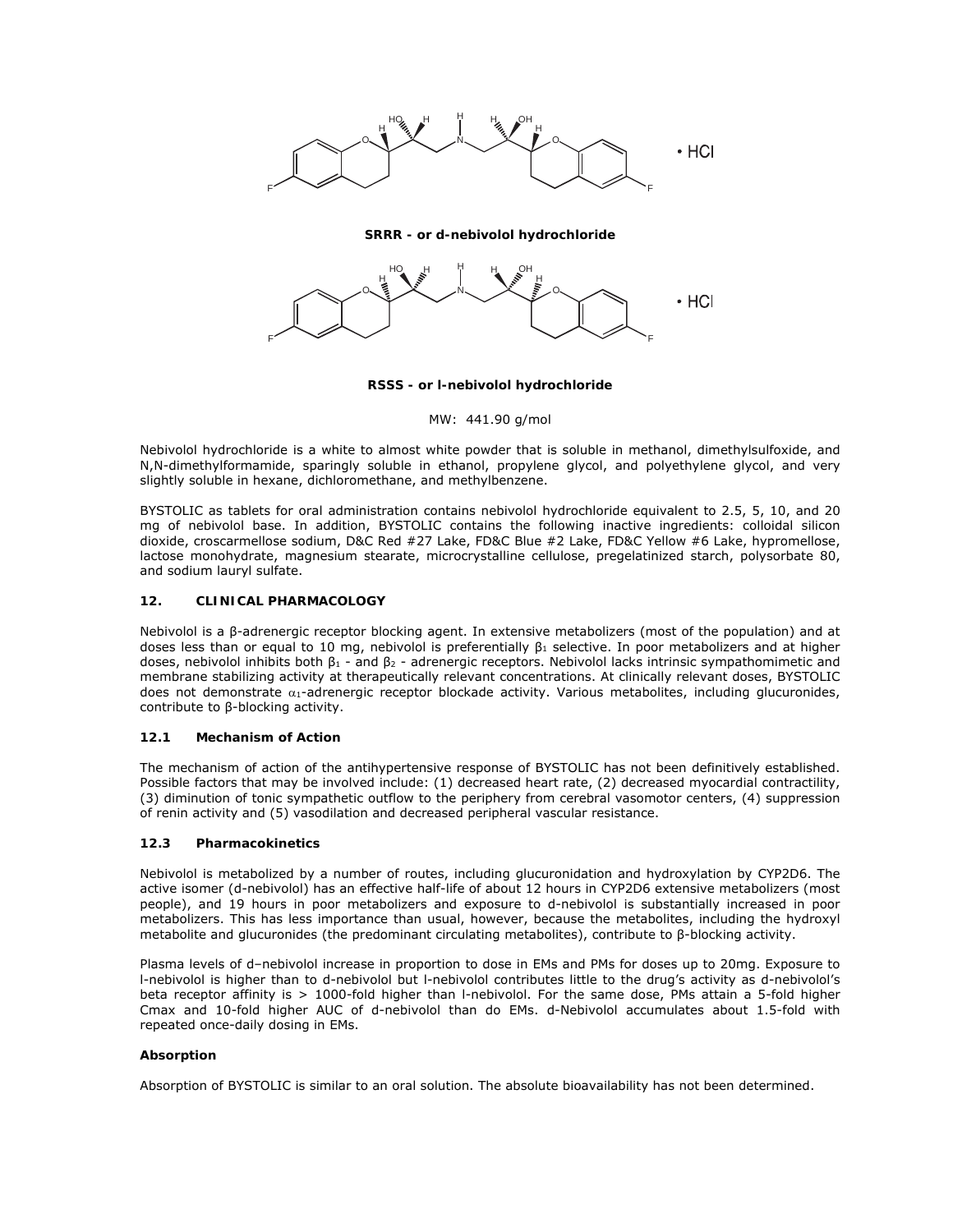Mean peak plasma nebivolol concentrations occur approximately 1.5 to 4 hours post-dosing in EMs and PMs.

Food does not alter the pharmacokinetics of nebivolol. Under fed conditions, nebivolol glucuronides are slightly reduced. BYSTOLIC may be administered without regard to meals.

#### **Distribution**

The in vitro human plasma protein binding of nebivolol is approximately 98%, mostly to albumin, and is independent of nebivolol concentrations.

#### **Metabolism**

Nebivolol is predominantly metabolized via direct glucuronidation of parent and to a lesser extent via Ndealkylation and oxidation via cytochrome P450 2D6. Its stereospecific metabolites contribute to the pharmacologic activity *[see Drug Interactions (7)]*.

#### **Elimination**

After a single oral administration of 14C-nebivolol, 38% of the dose was recovered in urine and 44% in feces for EMs and 67% in urine and 13% in feces for PMs. Essentially all nebivolol was excreted as multiple oxidative metabolites or their corresponding glucuronide conjugates.

#### **12.4 Pharmacokinetics in Special Populations**

#### **Hepatic Disease**

d-Nebivolol peak plasma concentration increased 3-fold, exposure (AUC) increased 10-fold, and the apparent clearance decreased by 86% in patients with moderate hepatic impairment (Child-Pugh Class B). No formal studies have been performed in patients with severe hepatic impairment and nebivolol should be contraindicated for these patients *[see Dosage and Administration (2.1)]*.

#### **Renal Disease**

The apparent clearance of nebivolol was unchanged following a single 5 mg dose of BYSTOLIC in patients with mild renal impairment (ClCr 50 to 80 mL/min, n=7), and it was reduced negligibly in patients with moderate (ClCr 30 to 50 mL/min, n=9), but clearance was reduced by 53% in patients with severe renal impairment (ClCr <30 mL/min, n=5). No studies have been conducted in patients on dialysis *[see Dosage and Administration (2.1)].*

# **12.5 Drug-Drug Interactions**

Drugs that inhibit CYP2D6 can be expected to increase plasma levels of nebivolol. When BYSTOLIC is coadministered with an inhibitor or an inducer of this enzyme, monitor patients closely and adjust the nebivolol dose according to blood pressure response. *In vitro* studies have demonstrated that at therapeutically relevant concentrations, d- and l-nebivolol do not inhibit any cytochrome P450 pathways.

Digoxin: Concomitant administration of BYSTOLIC (10 mg once daily) and digoxin (0.25 mg once daily) for 10 days in 14 healthy adult individuals resulted in no significant changes in the pharmacokinetics of digoxin or nebivolol *[see Drug Interactions (7)].*

Warfarin: Administration of BYSTOLIC (10 mg once daily for 10 days) led to no significant changes in the pharmacokinetics of nebivolol or R- or S-warfarin following a single 10 mg dose of warfarin. Similarly, nebivolol has no significant effects on the anticoagulant activity of warfarin, as assessed by Prothrombin time and INR profiles from 0 to 144 hours after a single 10 mg warfarin dose in 12 healthy adult volunteers.

Diuretics: No pharmacokinetic interactions were observed in healthy adults between nebivolol (10 mg daily for 10 days) and furosemide (40 mg single dose), hydrochlorothiazide (25 mg once daily for 10 days), or spironolactone (25 mg once daily for 10 days).

Ramipril: Concomitant administration of BYSTOLIC (10 mg once daily) and ramipril (5 mg once daily) for 10 days in 15 healthy adult volunteers produced no pharmacokinetic interactions.

Losartan: Concomitant administration of BYSTOLIC (10 mg single dose) and losartan (50 mg single dose) in 20 healthy adult volunteers did not result in pharmacokinetic interactions.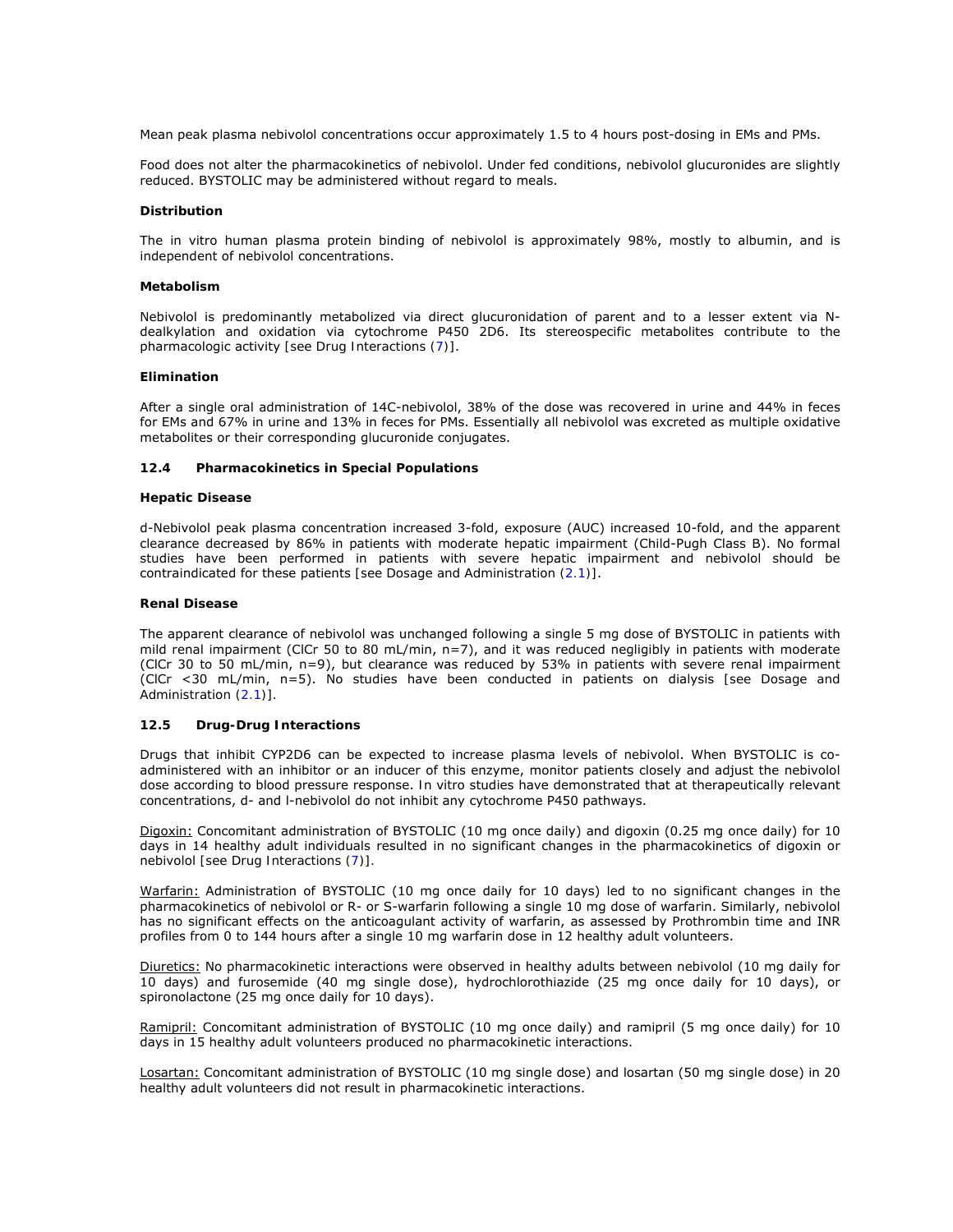Fluoxetine: Fluoxetine, a CYP2D6 inhibitor, administered at 20 mg per day for 21 days prior to a single 10 mg dose of nebivolol to 10 healthy adults, led to an 8-fold increase in the AUC and 3-fold increase in C<sub>max</sub> for dnebivolol *[see Drug Interactions (7)].*

Histamine-2 Receptor Antagonists: The pharmacokinetics of nebivolol (5 mg single dose) were not affected by the co-administration of ranitidine (150 mg twice daily). Cimetidine (400 mg twice daily) causes a 23% increase in the plasma levels of d-nebivolol.

Charcoal: The pharmacokinetics of nebivolol (10 mg single dose) were not affected by repeated coadministration (4, 8, 12, 16, 22, 28, 36, and 48 hours after nebivolol administration) of activated charcoal (Actidose®-Aqua).

Sildenafil: The co-administration of nebivolol and sildenafil decreased AUC and C<sub>max</sub> of sildenafil by 21 and 23% respectively. The effect on the C<sub>max</sub> and AUC for d-nebivolol was also small  $( $20\%$ ). The effect on vital signs$ (e.g., pulse and blood pressure) was approximately the sum of the effects of sildenafil and nebivolol.

Other Concomitant Medications: Utilizing population pharmacokinetic analyses, derived from hypertensive patients, the following drugs were observed not to have an effect on the pharmacokinetics of nebivolol: acetaminophen, acetylsalicylic acid, atorvastatin, esomeprazole, ibuprofen, levothyroxine sodium, metformin, sildenafil, simvastatin, or tocopherol.

Protein Binding: No meaningful changes in the extent of *in vitro* binding of nebivolol to human plasma proteins were noted in the presence of high concentrations of diazepam, digoxin, diphenylhydantoin, enalapril, hydrochlorothiazide, imipramine, indomethacin, propranolol, sulfamethazine, tolbutamide, or warfarin. Additionally, nebivolol did not significantly alter the protein binding of the following drugs: diazepam, digoxin, diphenylhydantoin, hydrochlorothiazide, imipramine, or warfarin at their therapeutic concentrations.

# **13. NONCLINICAL TOXICOLOGY**

# **13.1 Carcinogenesis, Mutagenesis, Impairment of Fertility**

In a two-year study of nebivolol in mice, a statistically significant increase in the incidence of testicular Leydig cell hyperplasia and adenomas was observed at 40 mg/kg/day (5 times the maximally recommended human dose of 40 mg on a mg/m<sup>2</sup> basis). Similar findings were not reported in mice administered doses equal to approximately 0.3 or 1.2 times the maximum recommended human dose. No evidence of a tumorigenic effect was observed in a 24-month study in Wistar rats receiving doses of nebivolol 2.5, 10 and 40 mg/kg/day (equivalent to 0.6, 2.4, and 10 times the maximally recommended human dose). Co-administration of dihydrotestosterone reduced blood LH levels and prevented the Leydig cell hyperplasia, consistent with an indirect LH-mediated effect of nebivolol in mice and not thought to be clinically relevant in man.

A randomized, double-blind, placebo- and active-controlled, parallel-group study in healthy male volunteers was conducted to determine the effects of nebivolol on adrenal function, luteinizing hormone, and testosterone levels. This study demonstrated that 6 weeks of daily dosing with 10 mg of nebivolol had no significant effect on ACTH-stimulated mean serum cortisol AUC<sub>0-120 min</sub>, serum LH, or serum total testosterone.

Effects on spermatogenesis were seen in male rats and mice at  $\geq 40$  mg/kg/day (10 and 5 times the MRHD, respectively). For rats the effects on spermatogenesis were not reversed and may have worsened during a four week recovery period. The effects of nebivolol on sperm in mice, however, were partially reversible.

Mutagenesis: Nebivolol was not genotoxic when tested in a battery of assays (Ames, *in vitro* mouse lymphoma TK+/-, *in vitro* human peripheral lymphocyte chromosome aberration, *in vivo* Drosophila melanogaster sexlinked recessive lethal, and *in vivo* mouse bone marrow micronucleus tests).

# **14. CLINICAL STUDIES**

# **14.1 Hypertension**

The antihypertensive effectiveness of BYSTOLIC as monotherapy has been demonstrated in three randomized, double-blind, multi-center, placebo-controlled trials at doses ranging from 1.25 to 40 mg for 12 weeks (Studies 1, 2, and 3). A fourth placebo-controlled trial demonstrated additional antihypertensive effects of BYSTOLIC at doses ranging from 5 to 20 mg when administered concomitantly with up to two other antihypertensive agents (ACE inhibitors, angiotensin II receptor antagonists, and thiazide diuretics) in patients with inadequate blood pressure control.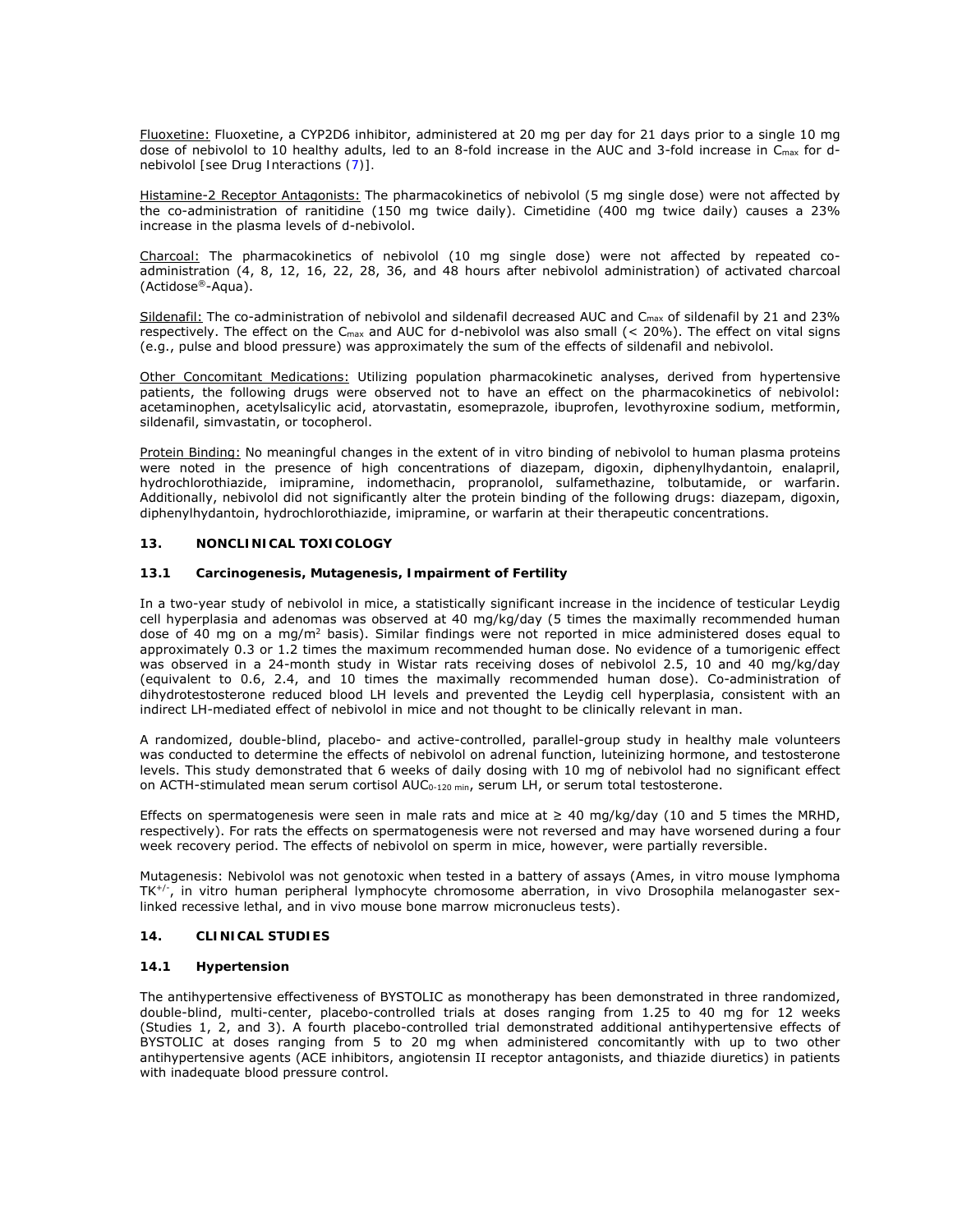The three monotherapy trials included a total of 2016 patients (1811 BYSTOLIC, 205 placebo) with mild to moderate hypertension who had baseline diastolic blood pressures (DBP) of 95 to 109 mmHg. Patients received either BYSTOLIC or placebo once daily for twelve weeks. Two of these monotherapy trials (Studies 1 and 2) studied 1716 patients in the general hypertensive population with a mean age of 54 years, 55% males, 26% non-Caucasians, 7% diabetics and 6% genotyped as PMs. The third monotherapy trial (Study 3) studied 300 Black patients with a mean age of 51 years, 45% males, 14% diabetics, and 3% as PMs.

Placebo-subtracted blood pressure reductions by dose for each study are presented in Table 2. Most studies showed increasing response to doses above 5 mg.

# **Table 2. Placebo-Subtracted Least-Square Mean Reductions in Trough Sitting Systolic/Diastolic Blood Pressure (SiSBP/SiDBP mmHg) by Dose in Studies with Once Daily BYSTOLIC**

|                      | Nebivolol dose (mg) |               |               |               |               |                |
|----------------------|---------------------|---------------|---------------|---------------|---------------|----------------|
|                      | 1.25                | 2.5           | 5.0           | 10            | 20            | $30 - 40$      |
|                      |                     |               |               |               |               |                |
| Study 1              | $-6.6*/-5.1*$       | $-8.5*/-5.6*$ | $-8.1*/-5.5*$ | $-9.2*/-6.3*$ | $-8.7*/-6.9*$ | $-11.7*/-8.3*$ |
| Study 2              |                     |               | $-3.8/-3.2*$  | $-3.1/-3.9*$  | $-6.3*/-4.5*$ |                |
| Study 3 <sup>1</sup> |                     | $-1.5/-2.9$   | $-2.6/-4.9*$  | $-6.0*/-6.1*$ | $-7.2*/-6.1*$ | $-6.8*/-5.5*$  |
| Study 4 <sup>^</sup> |                     |               | $-5.7*/-3.3*$ | $-3.7*/-3.5*$ | $-6.2*/-4.6*$ |                |

\* p<0.05 based on pair-wise comparison vs. placebo

¶ Study enrolled only African Americans.

 $\hat{ }$  Study on top of one or two other antihypertensive medications.

Study 4 enrolled 669 patients with a mean age of 54 years, 55% males, 54% Caucasians, 29% Blacks, 15% Hispanics, 1% Asians, 14% diabetics, and 5% PMs. BYSTOLIC, 5 mg to 20 mg, administered once daily concomitantly with stable doses of up to two other antihypertensive agents (ACE inhibitors, angiotensin II receptor antagonists, and thiazide diuretics) resulted in significant additional antihypertensive effects over placebo compared to baseline blood pressure.

Effectiveness was similar in subgroups analyzed by age and sex. Effectiveness was established in Blacks, but as monotherapy the magnitude of effect was somewhat less than in Caucasians.

The blood pressure lowering effect of BYSTOLIC was seen within two weeks of treatment and was maintained over the 24-hour dosing interval.

There are no trials of BYSTOLIC demonstrating reductions in cardiovascular risk in patients with hypertension, but at least one pharmacologically similar drug has demonstrated such benefits.

# **16. HOW SUPPLIED/STORAGE AND HANDLING**

BYSTOLIC is available as tablets for oral administration containing nebivolol hydrochloride equivalent to 2.5, 5, 10, and 20 mg of nebivolol.

BYSTOLIC tablets are triangular-shaped, biconvex, unscored, differentiated by color and are engraved with "**FL**" on one side and the number of mg (2 ½, 5, 10, or 20) on the other side. BYSTOLIC tablets are supplied in the following strengths and package configurations: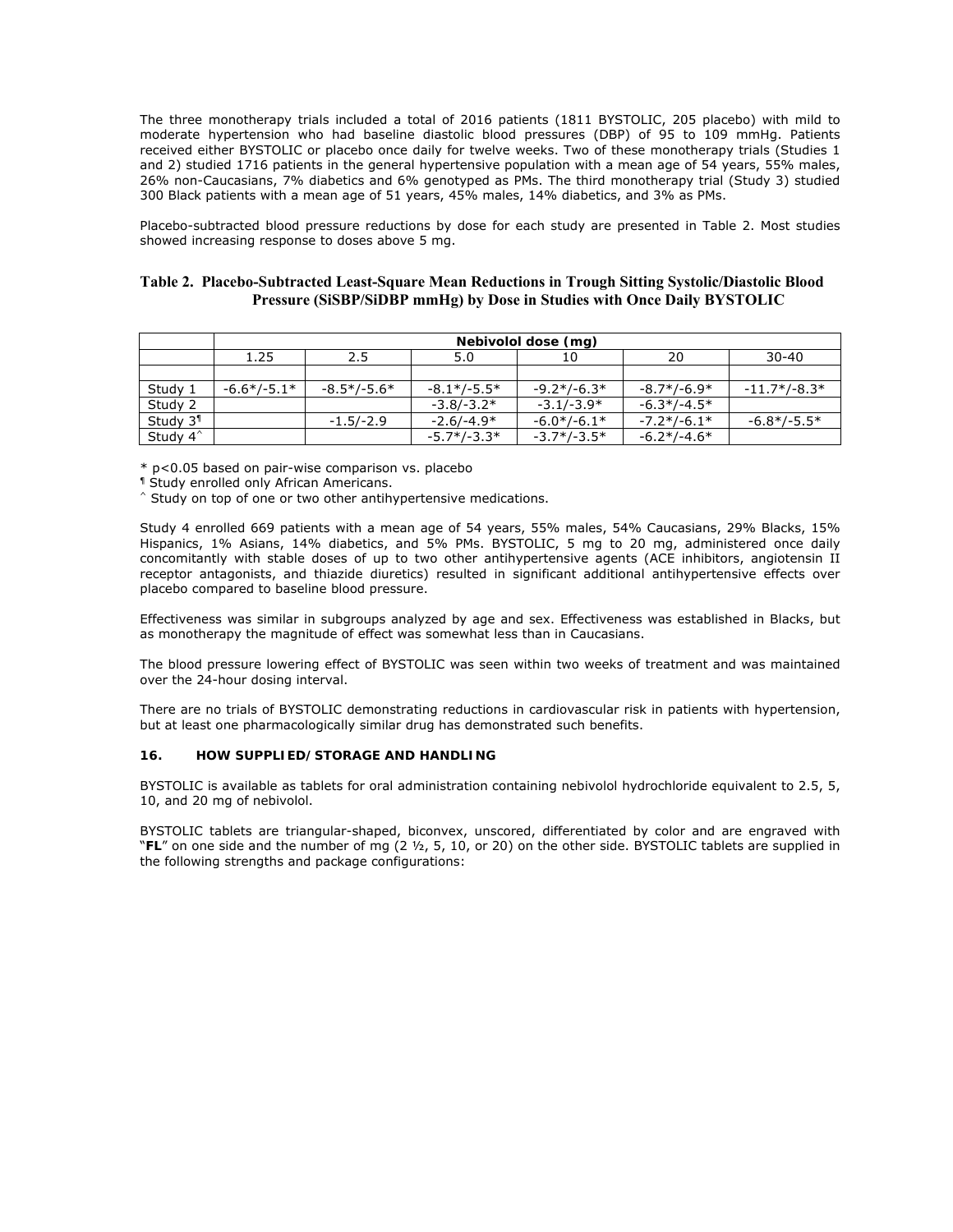| <b>BYSTOLIC</b>           |                                      |              |                     |  |  |
|---------------------------|--------------------------------------|--------------|---------------------|--|--|
| <b>Tablet</b><br>Strength | Package<br>$NDC \#$<br>Configuration |              | <b>Tablet Color</b> |  |  |
|                           |                                      |              |                     |  |  |
|                           |                                      |              |                     |  |  |
|                           | Bottle of 30                         | 0456-1402-30 |                     |  |  |
|                           | Bottle of 90                         | 0456-1402-90 |                     |  |  |
| 2.5 <sub>ma</sub>         | Bottle of 100                        | 0456-1402-01 | Light Blue          |  |  |
|                           | $10 \times 10$ Unit Dose             | 0456-1402-63 |                     |  |  |
|                           | Bottle of 30                         | 0456-1405-30 |                     |  |  |
|                           | Bottle of 90                         | 0456-1405-90 |                     |  |  |
| 5 <sub>mg</sub>           | Bottle of 100                        | 0456-1405-01 | Beige               |  |  |
|                           | $10 \times 10$ Unit Dose             | 0456-1405-63 |                     |  |  |
|                           | Bottle of 30                         | 0456-1410-30 |                     |  |  |
|                           | Bottle of 90                         | 0456-1410-90 |                     |  |  |
| $10 \text{ mg}$           | Bottle of 100                        | 0456-1410-01 | Pinkish-Purple      |  |  |
|                           | $10 \times 10$ Unit Dose             | 0456-1410-63 |                     |  |  |
|                           | Bottle of 30                         | 0456-1420-30 |                     |  |  |
|                           | Bottle of 90                         | 0456-1420-90 | Light Blue          |  |  |
| $20 \text{ mg}$           | Bottle of 100                        | 0456-1420-01 |                     |  |  |
|                           | $10 \times 10$ Unit Dose             | 0456-1420-63 |                     |  |  |

**Store at 20° to 25°C (68° to 77°F)** *[see USP for Controlled Room Temperature].*

Dispense in a tight, light-resistant container as defined in the USP using a child-resistant closure.

# **17. PATIENT COUNSELING INFORMATION**

*See FDA-approved patient labeling (Patient Information).* 

# **Patient Advice**

Advise patients to take BYSTOLIC regularly and continuously, as directed. BYSTOLIC can be taken with or without food. If a dose is missed, take the next scheduled dose only (without doubling it). Do not interrupt or discontinue BYSTOLIC without consulting the physician.

Patients should know how they react to this medicine before they operate automobiles, use machinery, or engage in other tasks requiring alertness.

Advise patients to consult a physician if any difficulty in breathing occurs, or if they develop signs or symptoms of worsening congestive heart failure such as weight gain or increasing shortness of breath, or excessive bradycardia.

Caution patients subject to spontaneous hypoglycemia, or diabetic patients receiving insulin or oral hypoglycemic agents, that β-blockers may mask some of the manifestations of hypoglycemia, particularly tachycardia.

Distributed by: Allergan USA, Inc. Madison, NJ 07940

Licensed from Mylan Laboratories, Inc.

Under license from Janssen Pharmaceutica N.V., Beerse, Belgium

Bystolic® is a registered trademark of Forest Laboratories, LLC, an Allergan affiliate.

Actidose®-Aqua is a registered trademark of Paddock Laboratories, LLC

© 2019 Allergan. All rights reserved.

v 2.0USPI1402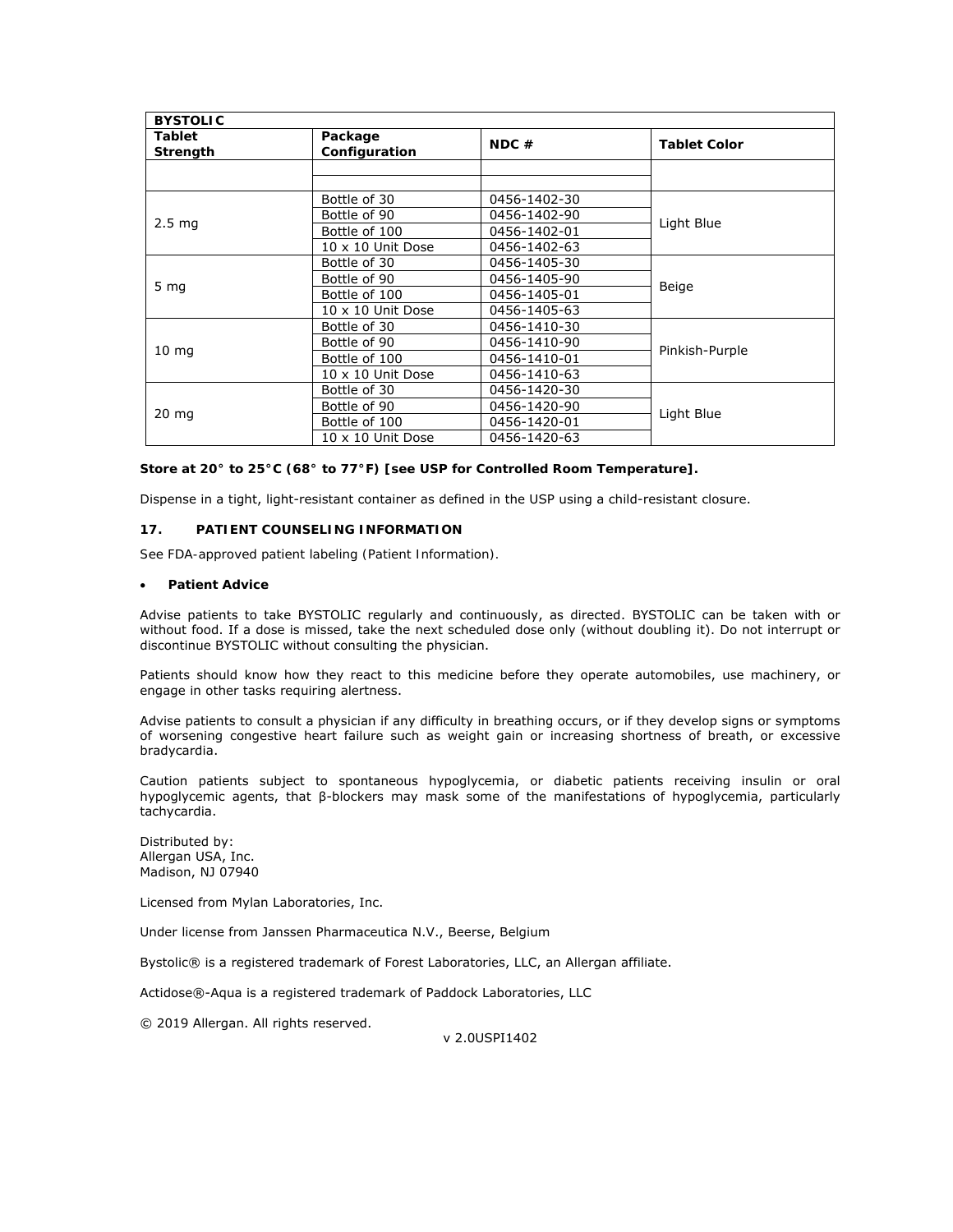# **PATIENT INFORMATION**

## **BYSTOLIC® (bi-STOL-ik) (nebivolol) Tablets**

Read the Patient Information that comes with BYSTOLIC before you start taking it and each time you get a refill. There may be new information. This information does not take the place of talking with your doctor about your medical condition or your treatment. If you have any questions about BYSTOLIC, ask your doctor or pharmacist.

# **WHAT IS BYSTOLIC?**

BYSTOLIC is a kind of prescription medicine called a "beta-blocker". BYSTOLIC treats:

High blood pressure (hypertension)

BYSTOLIC can lower blood pressure when used by itself and with other medicines.

BYSTOLIC is not approved for children less than 18 years of age.

## **WHO SHOULD NOT TAKE BYSTOLIC?**

Do not take BYSTOLIC if you:

- Have heart failure and are in the ICU or need medicines to keep up your blood circulation
- Have a slow heartbeat or your heart skips beats (irregular heartbeat)
- Have severe liver damage
- Are allergic to any ingredient in BYSTOLIC. The active ingredient is nebivolol. See the end of this leaflet for a list of ingredients.

# **WHAT SHOULD I TELL MY DOCTOR BEFORE TAKING BYSTOLIC?**

## **Tell your doctor about all of your medical problems, including if you:**

- Have asthma or other lung problems (such as bronchitis or emphysema)
- Have problems with blood flow in your feet and legs (peripheral vascular disease) BYSTOLIC can make symptoms of blood flow problems worse.
- Have diabetes and take medicine to control blood sugar
- Have thyroid problems
- Have liver or kidney problems
- Had allergic reactions to medications or have allergies
- Have a condition called pheochromocytoma
- Are pregnant or trying to become pregnant. It is not known if BYSTOLIC is safe for your unborn baby. Talk with your doctor about the best way to treat high blood pressure while you are pregnant.
- Are breastfeeding. It is not known if BYSTOLIC passes into your breast milk. You should not breastfeed while using BYSTOLIC.
- Are scheduled for surgery and will be given anesthetic agents

**Tell your doctor about all the medicines you take**. Include prescription and non-prescription medicines, vitamins, and herbal products. BYSTOLIC and certain other medicines can affect each other and cause serious side effects.

Keep a list of all the medicines you take. Show this list to your doctor and pharmacist before you start a new medicine.

# **HOW SHOULD I TAKE BYSTOLIC?**

- **Do not suddenly stop taking BYSTOLIC. You could have chest pain or a heart attack.** If your doctor decides to stop BYSTOLIC, your doctor may slowly lower your dose over time before stopping it completely.
- **Take BYSTOLIC every day exactly as your doctor tells you.** Your doctor will tell you how much BYSTOLIC to take and how often. Your doctor may start with a low dose and raise it over time.
- Do not stop taking BYSTOLIC or change your dose without talking with your doctor.
- Take BYSTOLIC with or without food.
- If you miss a dose, take your dose as soon as you remember, unless it is close to the time to take your next dose. Do not take 2 doses at the same time. Take your next dose at the usual time.